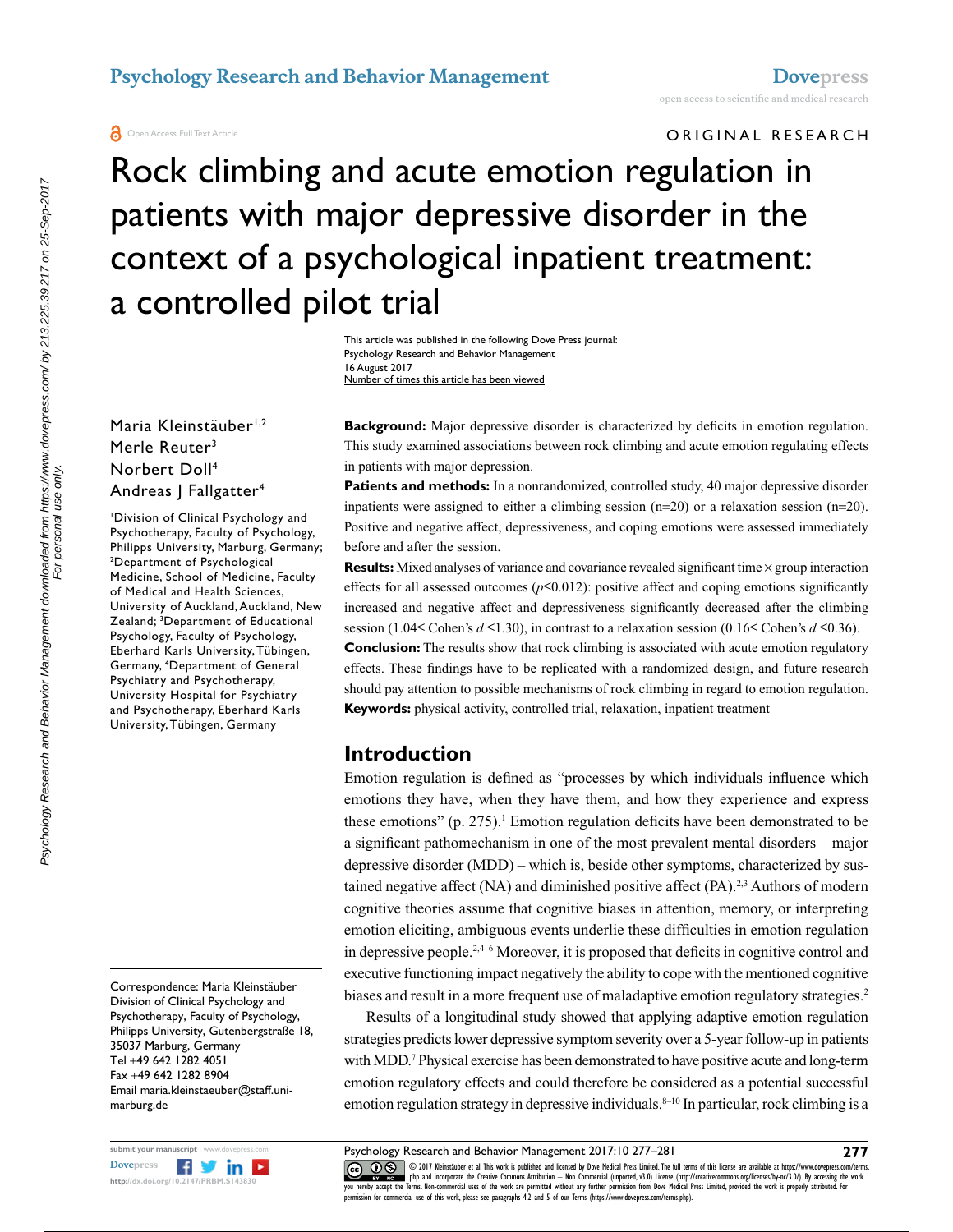type of sport that combines several features which can probably have an impact on cognitive and emotion regulation deficits in depressive patients. It requires high concentration and high levels of coordination, for example. Studies demonstrated that physical activity connected to high levels of coordination have a positive effect, especially on cognitive control.11 Moreover, rock climbing can activate intense positive emotions.12 Since the difficulty level can be flexibly varied according to individual fitness, climbing is particularly suitable to prompt a sense of goal achievement and self-efficacy.12 Moreover, rock climbing also requires and trains the cooperation between individuals within small groups, as the climbing person always has to rely on safety measures provided by others with switching roles throughout the climbing session.

To date, acute changes in emotions associated with rock climbing in depressive patients have not been researched explicitly. Some case reports and observational studies and one controlled pilot trial demonstrated positive general therapeutic effects of rock climbing on depressive and anxiety symptoms and self-efficacy in depressive patients.<sup>13–18</sup> None of the mentioned studies, however, examined the immediate changes after a single rock climbing experience in different kinds of negative emotional states in depressive individuals. Accordingly, central aims of this nonrandomized, controlled trial were to examine if negative emotional states decrease and positive emotional states or coping emotions (CE; eg, pride, self-confidence) increase in persons with MDD during a 2.5-hour rock climbing session in comparison to an active control condition (relaxation training).

## **Patients and methods** Participants and study procedure

This pilot trial included a total of 40 adult inpatients receiving a psychologic and psychiatric inpatient treatment in the Department of Psychiatry and Psychotherapy of the University of Tuebingen (Germany). Eligible participants had to fulfil the criteria of an MDD or a bipolar disorder, with most recent episode of depression, according to the fourth edition of the Diagnostic and Statistical Manual of Mental Disorders (DSM-IV). Patients suffering from a psychotic disorder were excluded. Presence of other comorbid mental disorders such as anxiety disorders, substance use disorders, or posttraumatic stress disorder was, however, not an exclusion criterion.

Eligible participants were not randomized, but had free choice of joining either the experimental intervention – climbing therapy (climbing group [CG]; n=20) – or the control condition (relaxation group [RG]; n=20) – progressive muscle relaxation (PMR) by Jacobson.<sup>17</sup> The study procedure was

the same for both interventions. Participants were asked to fill in the self-report questionnaire on depression and different emotional states, 30 minutes before the intervention started (T1) and immediately after the end of the intervention (T2). All subjects participated in the intervention for the first time during their hospitalization. A written informed consent was obtained from each participant at T1. The study was approved by the ethics commission of the Medical Faculty of the Eberhard Karls University and the University Hospital Tübingen. Data were collected between March 2013 and September 2013.

#### **Materials**

In order to assess PA and NA, the Positive and Negative Affect Scale (PANAS) was administered.<sup>19</sup> The PANAS consists of a list of words describing different emotions and feelings (eg, upset). Participants were instructed to rate on a 5-point Likert scale if they had experienced these emotional states over the last week. The PANAS contains two subscales, PA and NA. The internal consistency of the PANAS subscales (PA: Cronbach's *a*=0.89; NA: Cronbach's *a*=0.85) has been proven and was sufficient in the current sample at both preand post-assessment (PA: Cronbach's *a*=0.90–0.95; NA: Cronbach's  $a=0.83-0.91$ .<sup>19</sup> In order to assess depressiveness and CE, the authors of this article created further items which were rated on the same answering scale (5-point Likert scale: 1=very slightly or not at all, 5=extremely) and had the same instruction ("Indicate the extent you have felt this way over the past week") as the PANAS items. Depressiveness was assessed with the following three emotion words: worthless, depressed, and hopeless. CE were measured with the following 11 items: confident, optimistic, brave, strong, determined, proud, interested, valuable, safe, secure, and grateful. For both scales – depressiveness and CE – the internal consistency was analyzed at the pre- and post-assessment in order to check if the items could be summarized in a scale mean score. Cronbach's *a* values appeared to be satisfactory (depressiveness: *a*=0*.*77–0.88; CE: *a*=0.90–0.95)*.*

#### Interventions

The climbing session took place once a week in a private climbing hall and lasted 2.5 hours. It included 8–12 participants who were guided by at least two specialized nurses trained in climbing therapy. Every session followed the same agenda: After warming up exercises, the climbing equipment was presented. Games were played at the climbing wall in jump height to familiarize the patients with certain kinds of movement. The patients were taught the safety knots before they started climbing with a nurse as belay partner. At the end,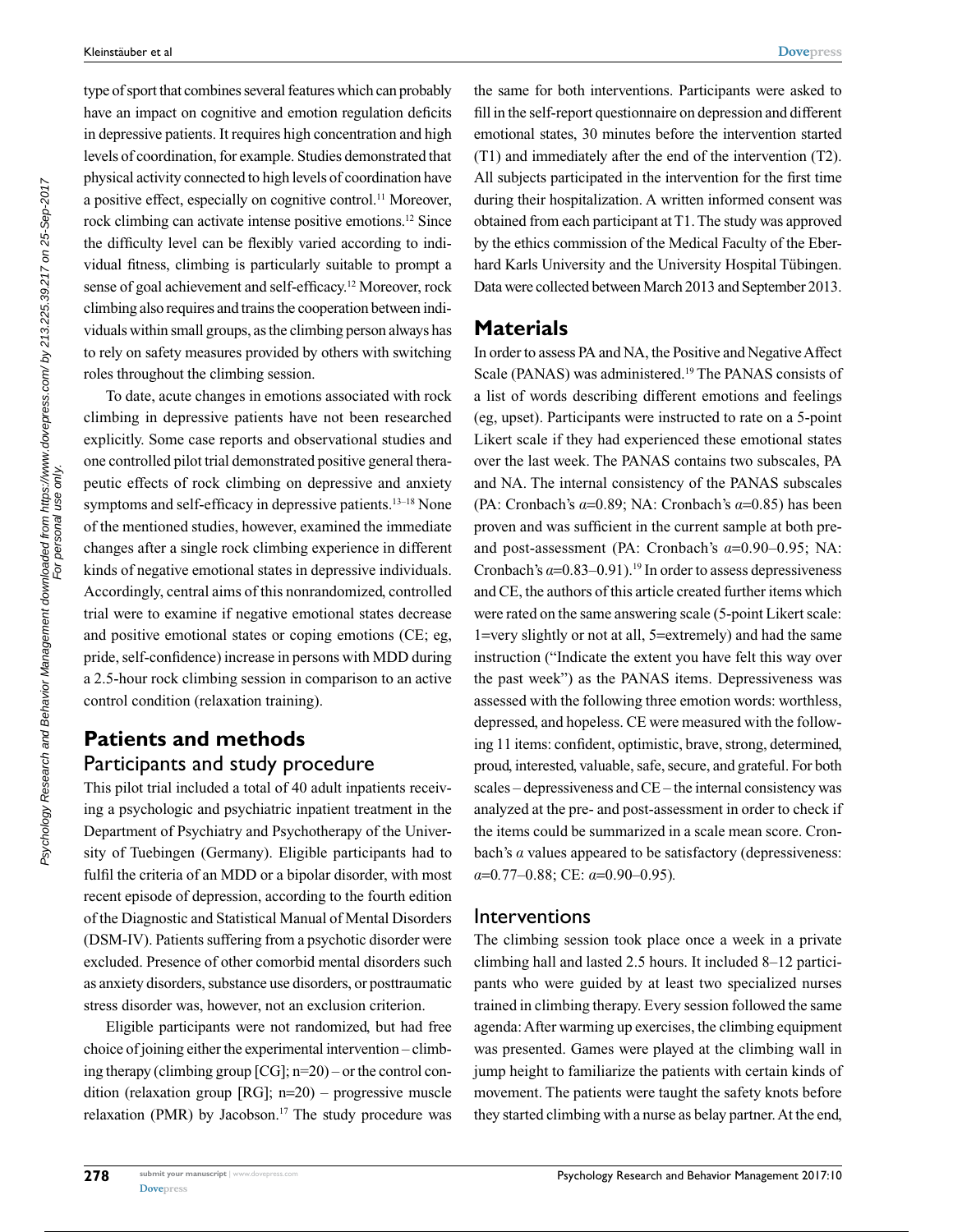the patients and the therapists shared their thoughts and feelings concerning the intervention. The control condition was based on PMR. The intervention took place in the hospital and was implemented by a psychologist. After explaining the principles of PMR to the participants, the relaxation exercise was conducted, lasting between 25 and 35 minutes. After the relaxation exercise, patients were invited to share their feelings about the relaxation exercise and their experiences.

#### Statistical analyses

Data analyses were conducted using SPSS 21.0. Independent *t*-test and chi-square test were applied in order to check for between-group differences in demographic and outcome variables at baseline. Due to mainly significant moderate and large intercorrelations between the outcomes at pre-assessment (0.45≤*r*≤0.88) and at post-assessment (0.38≤*r*≤0.93), we decided for a mixed 2 (intervention: CG vs RG)×2 (time: prevs post-intervention) multivariate analysis of variance. In order to break up the interaction effects on depressiveness, CE, NA, and PA, Bonferroni-corrected post hoc univariate mixed 2×2 analyses of covariance (ANCOVAs; according to Bonferroni correction and number of analyses=4,  $\alpha$  error level was 0.0125) and pairwise comparisons of cell means were conducted. Significant between-group differences in sociodemographic variables or outcomes were entered as covariates in the univariate ANCOVAs. Within-subject and between-group effect sizes were estimated by calculating Cohen's *d* and Hedges' *g*.

## **Results**

### Participants' characteristics

The sample of 40 patients was on average 40.56 years (SD=12.82) old and included 19 women (47.5%). In the total sample, 50.0% had a secondary school degree, 20.0% had a high school degree, 22.5% had a university degree, and 7.5% did not specify their educational level. The average body mass index of the total sample was 25.54 (SD=5.42). There were no differences between the CG and the RG regarding age, *t*  (37)=−1.35, *p*=0.187; gender, *c*²(1, N=40)=0.10, *p*>0.999; educational level,  $\chi^2(5, n=37) = 6.87, p=0.231$ ; and body mass index, *t* (36)=0.17, *p*=0.865*.* In the CG, 85% (n=17) suffered from a major depression, whereas 15% (n=3) had a bipolar disorder. The distribution of the main diagnosis of an affective disorder was similar in the RG (major depression: n=18, 90%; bipolar disorder: n=2, 10%). The following comorbid disorders were found in the CG: substance use disorder (n=2, 10%), anxiety disorder (n=1, 5%), adjustment disorder (n=1, 5%), personality disorder ( $n=1, 5\%$ ), and posttraumatic disorder ( $n=1, 5\%$ ). In the RG, anxiety disorders were the only comorbid disorders

(n=1, 5%). Regarding the Patient Health Questionnaire-9 as a measure of the severity of depressive symptoms, participants of the CG reached a sum score of 15.10 (SD=5.42) and participants of the RG reached a sum score of 13.53 (SD=5.68) on average.20 Both groups did not differ in regard to the Patient Health Questionnaire-9 score, *t* (37)=0.89, *p*=0.382. There were also no significant differences between the CG (n=5, 25%) and the RG (n=9, 45%) regarding a comorbid medical condition,  $\chi^2$  (*df*=1, N=40)=1.26, *p*=2.62. Furthermore, there were no significant baseline between-group differences regarding the scales' depressiveness, *t* (38)=1.15, *p*=0.256; CE, *t* (38)=1.48, *p*=0.149; and NA, *t* (32)=0.56, *p*=0.578. Regarding the scale PA, the two groups showed a significant difference, *t* (38)=2.31, *p*=0.026, at baseline, which indicated a higher PA in the CG.

# Effects of climbing vs relaxation on affect and CE

The mixed 2×2 multivariate analysis of variance revealed a significant effect of time, *F*(4,35)=12.09, *p*<001; intervention,  $F(4,35)=5.80, p=0.001$ ; and a significant interaction time  $\times$  intervention,  $F(4,35)=5.18$ ,  $p=0.002$ . Post hoc univariate mixed 2×2 univariate analysis of variance (ANOVA) were calculated for CE, depressiveness, and NA. Regarding PA, a univariate mixed 2×2 analysis of covariance (ANCOVA) with PA values at baseline as covariate was conducted. The covariate reached significance, *F*(1,37)=219.44, *p*<0.001. After Bonferroni correction, the post hoc mixed 2×2 ANOVAs/ANCOVA demonstrated significant effects of time and significant time  $\times$ intervention interaction effects for all dependent variables. For PA and CE, but not for NA and depressiveness, even the effect of group reached significance in the 2×2 ANOVAs/ANCOVA. Bonferroni-corrected post hoc pairwise comparisons of mean cells were conducted in order to break up these mean and interaction effects. They revealed a significant decrease of NA ( $p<0.001$ ) and depressiveness ( $p<0.001$ ), and a significant increase of PA  $(p<0.001)$  and CE  $(p<0.001)$  in the CG, but not in the RG (0.093<*p*<0.574). In regard to all dependent variables, post hoc pairwise comparisons revealed no significant betweengroup differences before the intervention (0.149<*p*<0.578), but depressiveness  $(p<0.010)$  was significantly lower and PA  $(p<0.001)$  and CE  $(p<0.001)$  were significantly higher in the CG in comparison to the RG. In regard to NA, the difference between CG and RG failed to reach significance (*p*=0.079).

Moderate to large between-group effect sizes in favor of the climbing intervention were found for each dependent variable (Table 1). In regard to the difference between preand post-assessment in the CG and RG, small to very small effect sizes were identified (Table 2).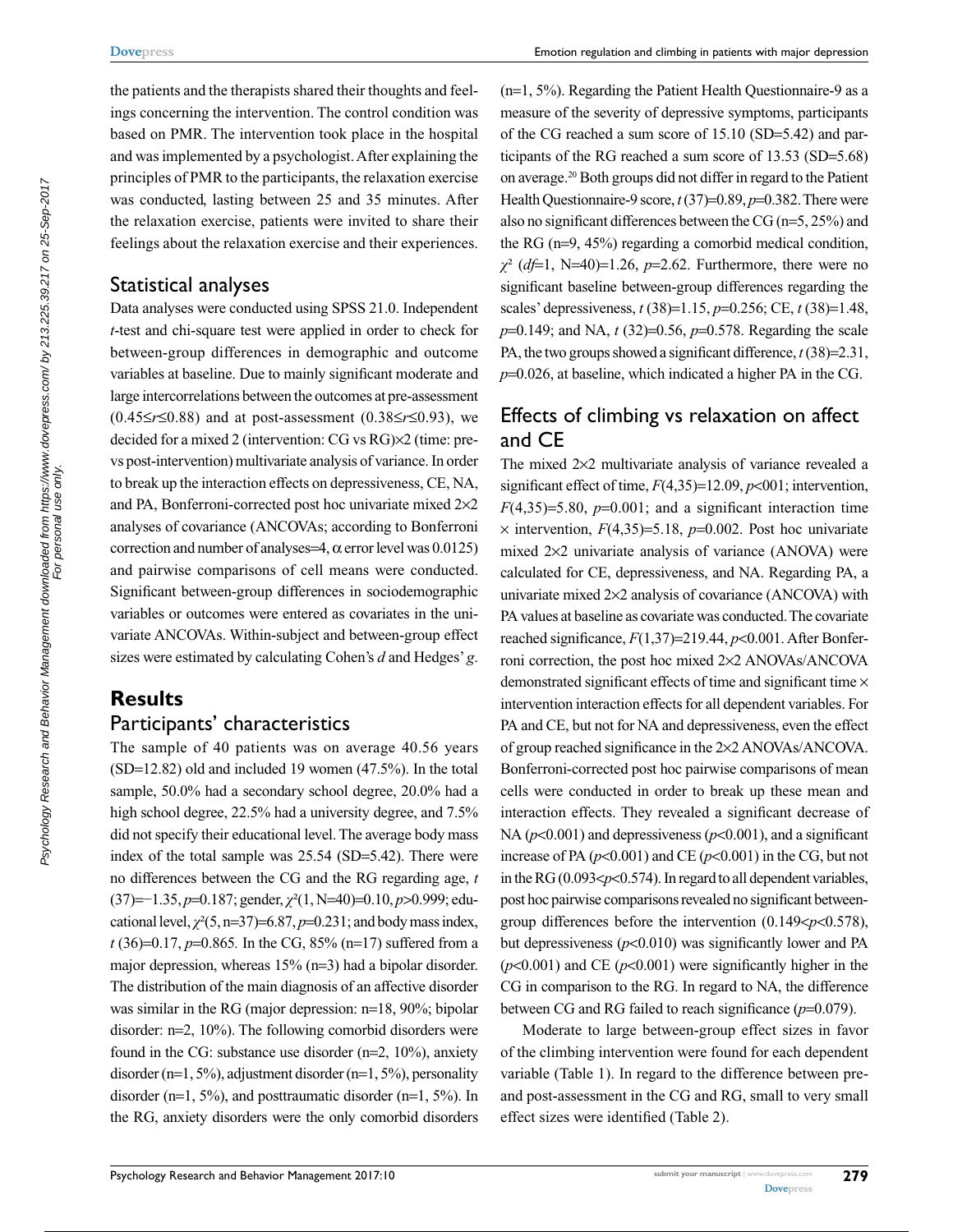| <b>Outcome</b>               | <b>Effect</b>       | F        | $df_{num}/df_{den}$ | p-value | Hedges' g $(95\% \text{ Cl})^{\text{a}}$ |
|------------------------------|---------------------|----------|---------------------|---------|------------------------------------------|
| Depressiveness               | Group $\times$ time | 8.99*    | 1/38                | 0.005   |                                          |
|                              | Group               | 5.41     | 1/38                | 0.025   | 1.03(0.62; 1.98)                         |
|                              | Time                | $24.47*$ | 1/38                | < 0.001 |                                          |
| Positive affect <sup>b</sup> | Group $\times$ time | $26.55*$ | 1/37                | < 0.001 |                                          |
|                              | Group               | $26.55*$ | 1/37                | < 0.001 | 0.74(0.10; 1.38)                         |
|                              | Time                | $25.33*$ | 1/37                | < 0.001 |                                          |
| Negative affect              | Group $\times$ time | $6.90*$  | 1/38                | 0.012   |                                          |
|                              | Group               | 0.49     | 1/38                | 0.487   | $0.57$ (-0.07; 1.20)                     |
|                              | Time                | 25.66*   | 1/38                | < 0.001 |                                          |
| Coping emotions              | Group $\times$ time | $18.39*$ | 1/38                | < 0.001 |                                          |
|                              | Group               | $8.63*$  | 1/38                | 0.006   | 1.30(0.62; 1.90)                         |
|                              | Time                | 36.80*   | 1/38                | < 0.001 |                                          |

Table I Test statistics of main and interaction effects of univariate mixed 2×2 analyses of variance/covariance for all dependent variables and effect sizes with 95% confidence intervals

 ${\sf Notes:}\; d_{f_{\sf num}}/d_{f_{\sf den}}=$  degrees of freedom of numerator/denominator. <sup>a</sup>Positive values indicate effects in favor for the climbing intervention. <sup>b</sup>For positive affect, a mixed 2×2 analysis of covariance with baseline values of positive affect as the covariate was conducted. \*Statistical significance after Bonferroni correction (p=0.0125). **Abbreviation:** CI, confidence interval.

**Table 2** Mean values, SDs, and Cohen's *d* separately for each dependent variable and study group

|                 | Climbing group, $N=40$ |                      |                           | Relaxation group, $N=40$ |                      |                      |  |
|-----------------|------------------------|----------------------|---------------------------|--------------------------|----------------------|----------------------|--|
|                 | <b>Pretreatment</b>    | <b>Posttreatment</b> |                           | <b>Pretreatment</b>      | <b>Posttreatment</b> |                      |  |
|                 | M(SD)                  | M(SD)                | <b>Cohen's d (95% CI)</b> | M(SD)                    | M(SD)                | Cohen's d (95% CI)   |  |
| Depressiveness  | 1.52(0.98)             | 0.63(0.72)           | 1.04 (0.34; 1.73)         | 1.90(1.11)               | 1.68(1.25)           | $0.19(-0.44; 0.81)$  |  |
| Negative affect | 1.40(0.94)             | 0.53(0.66)           | 1.07(0.37; 1.77)          | 1.25(0.61)               | 0.98(0.91)           | $0.36$ (-0.27; 0.99) |  |
| Positive affect | I.94 (0.75)            | 2.91(0.74)           | 1.30 (0.56; 2.04)         | 1.36(0.84)               | 1.52(0.83)           | $0.19(-0.43; 0.81)$  |  |
| Coping emotions | 1.82 (0.72)            | 2.64(0.69)           | 1.16(0.45; 1.88)          | I.45 (0.87)              | 1.59(0.91)           | $0.16$ (-0.46; 0.78) |  |

**Abbreviations:** CI, confidence interval; SD, standard deviation.

## **Discussion**

The aim of this study was to examine if a single rock climbing session is associated with acute changes in PA and NA states in a group of inpatients with MDD. Results showed that rock climbing was significantly more related to a positive emotion regulatory effect regarding depressiveness, NA and PA, and CE, in contrast to a relaxation intervention. These findings are in accordance with general mood-improving effects of physical activity as well as the results of a pilot trial which explicitly examined the therapeutic effect of a rock climbing intervention on depressive symptomatology. $8-10,18,21,22$ 

Different mechanisms through which rock climbing could probably act on emotional states in depressive patients are discussed subsequently. First, high levels of concentration and coordination which are required by this type of sport can counteract the cognitive deficits and biases in depressive patients, for example, by helping them to overcome difficulties in disengaging from negative stimuli.<sup>5</sup> Second, in this trial, the rock climbing intervention was supervised and took place in a group. Thus, it provided a setting of interpersonal experiences. According to a model of the role of social support in depression by Marroquin, interpersonal influences

can function as emotion regulation strategy by effects on attentional deployment (eg, encouraging reorientation to positive features of a situation) and on cognitive changes (eg, supplying information which is inconsistent to cognitive schema).23 Third, Beck defines in his cognitive theory of depression the cognitive triad comprising a negative view on the self, the world, and the future.<sup>24</sup> Since rock climbing can foster experiences of self-efficacy and goal achievement, it could act as emotion regulatory strategy by targeting negative cognitive schemas about the self.12

To our knowledge, this is the first controlled study that examined acute changes of emotions after rock climbing in patients with MDD. Results, however, have to be interpreted cautiously due to several limitations such as a nonrandom assignment of patients to study groups, significant between-group difference in PA at baseline, a small sample size, a missing no-intervention control group, lack of control for participants' previous climbing experiences, lack of an objective measure of physical fitness, missing follow-up assessments, the use of scales that were not sufficiently validated, and differences in the duration between the interventions.

**280**